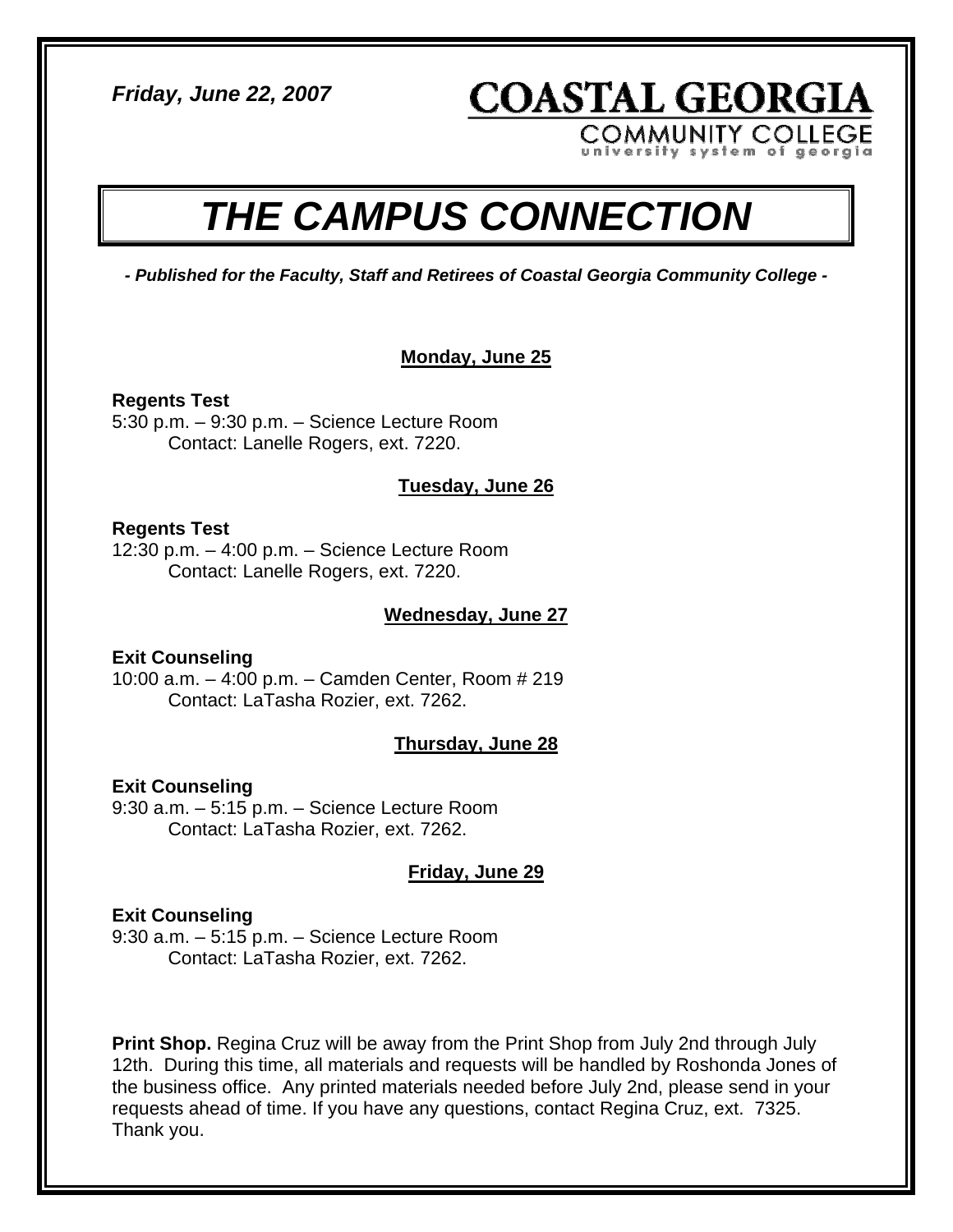**Outstanding Staff Member of the Year Nominations.** Nominations for the Coastal Georgia Community College Outstanding Staff Member of the Year must be submitted by **June 30th**. The procedures and nominations forms are located on the [HR Forms website](http://www.cgcc.edu/humres/hr_forms.html) . If you have any questions, call Human Resources at 264-7228.

Apple Education Discount. CGCC employees are eligible for a year round c omputers (up to \$200 for instance) and Apple software. All that is needed is p roof of college employment. To learn more, visit education discount on Apple products. Discounts are available for Mac [www.apple.com./education/facultystaff](http://www.apple.com./education/facultystaff).

**Condolences**. My father, John M. Sterner, passed away in Tulsa, OK on June 13th, 2007 -- two weeks before his 80th birthday. He will surely be missed by his 3 children and 3 grand children. On behalf of my family, I would like to thank you for your kind thoughts and prayers. *Chuck Sterner* 

**Continuing Education Presents Summer Cooking Series.** Saturdays, June 16-July 21, 10 a.m.-noon, kitchen, Camden Center. Fee includes chef's hat and apron, and cooking supplies. **June 16 and 23** 

Baking: Take the guess work out of baking by understanding the simple science and methods in baking. Once you know the how and why, baking is fun. Learn to bake artisan breads, cookies, cakes from scratch and simple icings, pastries and tarts.

#### **June 30 and July 7**

Hors D' Oeuvres: Learn how to create classic hors d' oeuvres and canapes and other party fare. Learn how to prepare these items from ingredients you probably already have on your shelf at home and without spending a lot of money. Presentation ideas will be covered.

## **July 14 and 21**

Cooking for Love: Great food wins the heart. This class is for the beginner or the established cook. Discover how to prepare a meal that only the finer restaurants serve. Chef techniques will be shared so you, too, can prepare an elegant, romantic dinner for two. Fees: \$49 per person per course, \$79 per couple per course; \$129 per person per series of courses; \$219 per couple per series of courses. You must pre-register with Continuing Education at 912-264-7260 or 1-800-603-1278.

**The maximum enrollment for each cooking class is 16.** Once the maximum is achieved, names will be added to a stand-by list.

*The Summer Cooking Series is being offered to staff and faculty of Coastal Georgia Community College on Saturdays, June 16-July 21. Please see details below. This series has been scheduled on these dates especially for CGCC employees.*